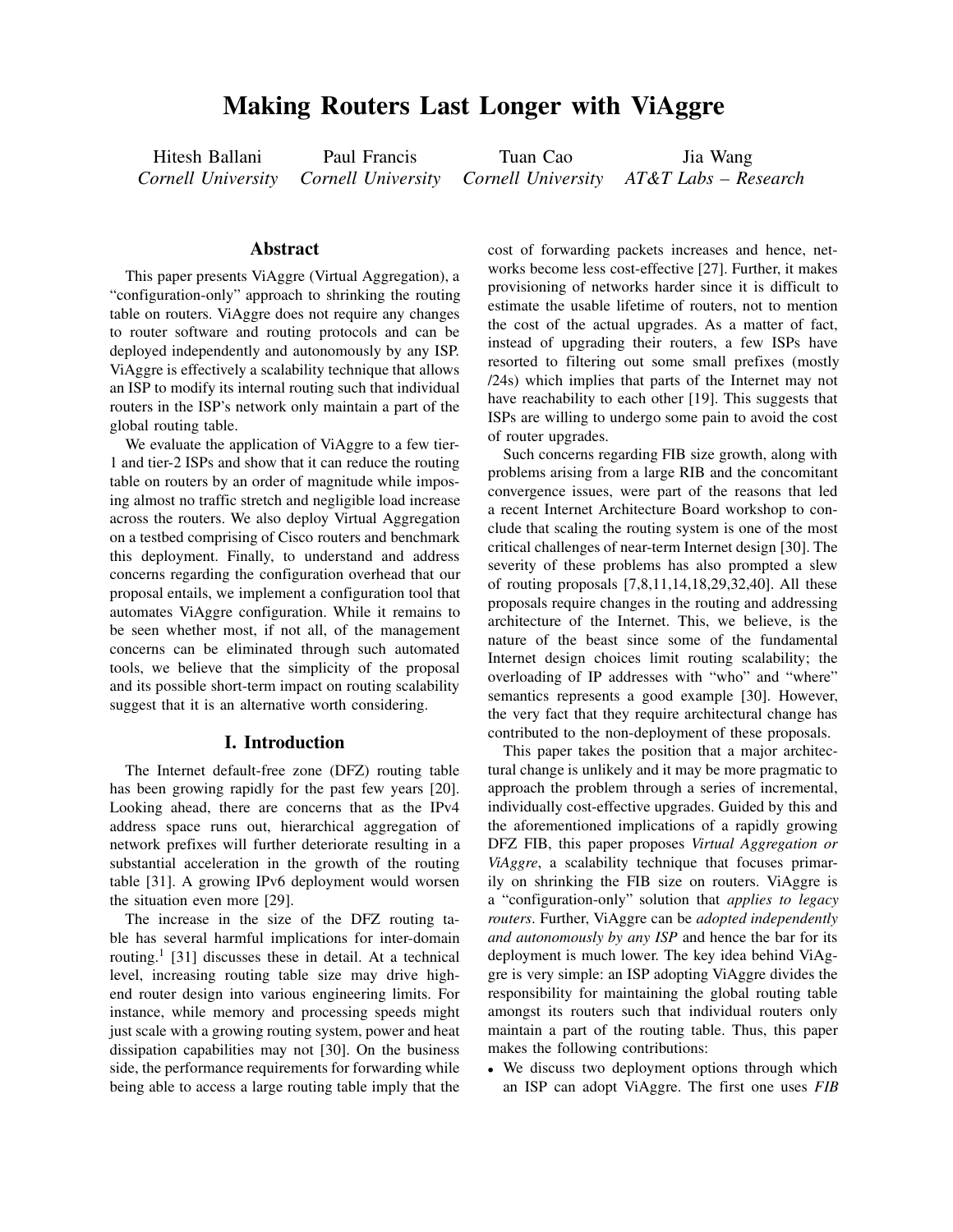*suppression* to shrink the FIB of all the ISP's routers while the second uses *route filtering* to shrink both the FIB and RIB on all *data-path* routers.

- We analyze the application of ViAggre to an actual tier-1 ISP and several inferred (Rocketfuel [37]) ISP topologies. We find that ViAggre can reduce FIB size by more than an order of magnitude with negligible stretch on the ISP's traffic and very little increase in load across the ISP's routers. Based on predictions of future routing table growth, we estimate that ViAggre can be used to extend the life of already outdated routers by more than 10 years.
- We propose utilizing the notion of prefix popularity to reduce the impact of ViAggre on the ISP's traffic and use a two-month study of a tier-1 ISP's traffic to show the feasibility of such an approach.
- As a proof-of-concept, we configure test topologies comprising of Cisco routers (on WAIL [3]) according to the ViAggre proposal. We use the deployment to benchmark the control-plane processing overhead that ViAggre entails. One of the presented designs actually reduces the amount of processing done by routers and preliminary results show that it can reduce convergence time too. The other design has high overhead due to implementation issues and needs more experimentation.
- ViAggre involves the ISP reconfiguring its routers which can be a deterrent to adoption. We quantify this configuration overhead. We also implement a configuration tool that, given the ISPs existing configuration files, can automatically generate the configuration files needed for ViAggre deployment. We discuss the use of this tool on our testbed.

Overall, the incremental version of ViAggre that this paper presents can be seen as little more than a simple and structured hack that assimilates ideas from existing work including, but not limited to, VPN tunnels and CRIO [40]. We believe that its very simplicity makes ViAggre an attractive short-term solution that provides ISPs with an alternative to upgrading routers in order to cope with routing table growth till more fundamental, long-term architectural changes can be agreed upon and deployed in the Internet. However, the basic ViAggre idea can also be applied in a clean-slate fashion to address routing concerns beyond FIB growth. While we defer the design and the implications of such a non-incremental ViAggre architecture for future work, the notion that the same concept has potential both as an immediate alleviative and as the basis for a nextgeneration routing architecture seems interesting and worth exploring.

### **II. ViAggre design**

*ViAggre* allows individual ISPs in the Internet's DFZ

to do away with the need for their routers to maintain routes for all prefixes in the global routing table. An ISP adopting ViAggre divides the global address space into a set of *virtual prefixes* such that the virtual prefixes are larger than any aggregatable (real) prefix in use today. So, for instance, an ISP could divide the IPv4 address space into 128 parts with a /7 virtual prefix representing each part (0.0.0.0/7 to 254.0.0.0/7). Note that such a naïve allocation would yield an uneven distribution of real prefixes across the virtual prefixes. However, the virtual prefixes need not be of the same length and hence, the ISP can choose them such that they contain a comparable number of real prefixes.

The virtual prefixes are not topologically valid aggregates, i.e. there is not a single point in the Internet topology that can hierarchically aggregate the encompassed prefixes. ViAggre makes the virtual prefixes aggregatable by organizing *virtual networks*, one for each virtual prefix. In other words, a virtual topology is configured that causes the virtual prefixes to be aggregatable, thus allowing for routing hierarchy that shrinks the routing table. To create such a virtual network, some of the ISP's routers are assigned to be within the virtual network. These routers maintain routes for all prefixes in the virtual prefix corresponding to the virtual network and hence, are said to be *aggregation points* for the virtual prefix. A router can be an aggregation point for multiple virtual prefixes and is required to only maintain routes for prefixes in the virtual prefixes it is aggregating.

Given this, a packet entering the ISP's network is routed to a close-by aggregation point for the virtual prefix encompassing the actual destination prefix. This aggregation point has a route for the destination prefix and forwards the packet out of the ISP's network in a tunnel. In figure 1 (figure details explained later), router C is an aggregation point for the virtual prefix encompassing the destination prefix and  $B \rightarrow C \rightarrow D$ is one such path through the ISP's network.

### **A. Design Goals**

The discussion above describes ViAggre at a conceptual level. While the design space for organizing an ISP's network into virtual networks has several dimensions, this paper aims for deployability and hence is guided by two major design goals:

- 1) *No changes to router software and routing protocols*: The ISP should not need to deploy new data-plane or control-plane mechanisms.
- 2) *Transparent to external networks*: An ISP's decision to adopt the ViAggre proposal should not impact its interaction with its neighbors (customers, peers and providers).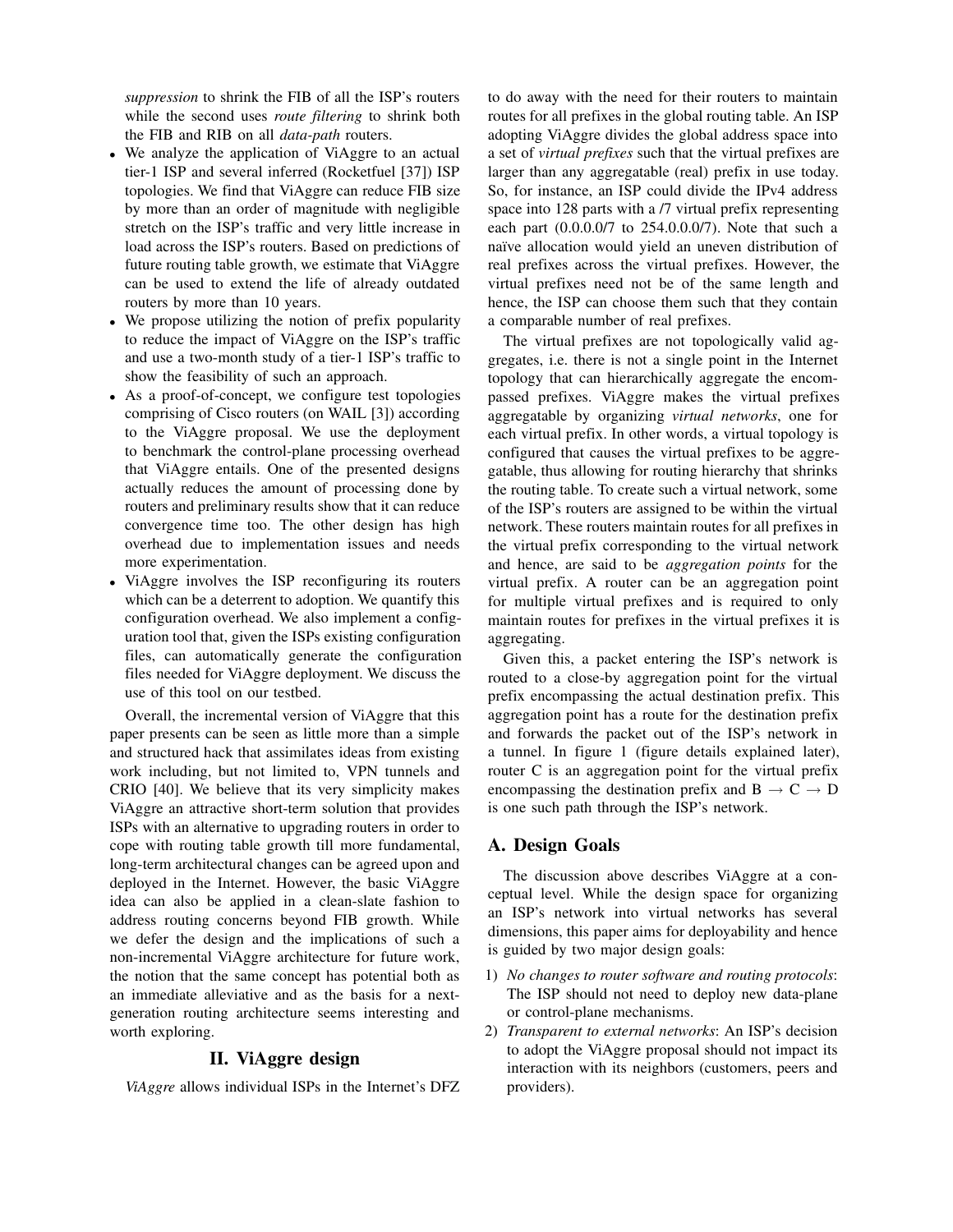These goals, in turn, limit what can be achieved through the ViAggre designs presented here. Routers today have a Routing Information Base (RIB) generated by the routing protocols and a Forwarding Information Base (FIB) that is used for forwarding the packets. Consequently, the FIB is optimized for looking up destination addresses and is maintained on fast(er) memory, generally on the line cards themselves [31]. All things being equal, it would be nice to shrink both the RIB and the FIB for all ISP devices, as well as make other improvements such as shorter convergence time.

While the basic ViAggre idea can be used to achieve these benefits (section VI), we have not been able to reconcile them with the aforementioned design goals. Instead, this paper is based on the hypothesis that given the performance and monetary implications of the FIB size for routers, an immediately deployable solution that reduces FIB size is useful. Actually, one of the presented designs also shrinks the RIB on routers; only components that are off the data path (i.e. route reflectors) need to maintain the full RIB. Further, this design is shown to help with route convergence time too.

# **B. Design-I: FIB Supression**

This section details one way an ISP can deploy virtual prefix based routing while satisfying the goals specified in the previous section. The discussion below applies to IPv4 (and BGPv4) although the techniques detailed here work equally well for IPv6. The key concept behind this design is to operate the ISP's internal distribution of BGP routes untouched and in particular, to populate the RIB on routers with the full routing table but to suppress most prefixes from being loaded in the FIB of routers. A standard feature on routers today is *FIB Suppression* which can be used to prevent routes for individual prefixes in the RIB from being loaded into the FIB. We have verified support for FIB suppression as part of our ViAggre deployment on Cisco 7300 and 12000 routers. Documentation for Juniper [43] and Foundry [42] routers specify this feature too. We use this as described below.

The ISP does not modify its routing setup  $-$  the ISP's routers participate in an intra-domain routing protocol that establishes internal routes through which the routers can reach each other while BGP is used for inter-domain routing just as today. For each virtual prefix, the ISP designates some number of routers to serve as aggregation points for the prefix and hence, form a virtual network. Each router is configured to only load prefixes belonging to the virtual prefixes it is aggregating into its FIB while suppressing all other prefixes.

Given this, the ISP needs to ensure that packets to

any prefix can flow through the network in spite of the fact that only a few routers have a route to the prefix. This is achieved as follows:

– *Connecting Virtual Networks.* Aggregation points for a virtual prefix originate a route to the virtual prefix that is distributed throughout the ISP's network but not outside. Specifically, an aggregation point advertises the virtual prefix to its iBGP peers. A router that is not an aggregation point for the virtual prefix would choose the route advertised by the aggregation point closest to it and hence, forward packets destined to any prefix in the virtual prefix to this aggregation point. $2$ 

– *Sending packets to external routers.* When a router receives a packet destined to a prefix in a virtual prefix it is aggregating, it can look up its FIB to determine the route for the packet. However, such a packet cannot be forwarded in the normal hop-by-hop fashion since a router that is not an aggregation point for the virtual prefix in question might forward the packet back to the aggregation point, resulting in a loop. Hence, the packet must be tunneled from the aggregation point to the external router that was selected as the BGP NEXT HOP. While the ISP can probably choose from many tunneling technologies, we use MPLS Label Switched Paths (LSPs) for such tunnels. This choice was influenced by the fact that MPLS is widely supported in routers, is used by ISPs, and operates at wire speed. Further, protocols like LDP [1] automate the establishment of MPLS tunnels and hence, reduce the configuration overhead.

However, a LSP from the aggregation point to an external router would require cooperation from the neighboring ISP. To avoid this, every edge router of the ISP initiates a LSP for every external router it is connected to. Thus, all the ISP routers need to maintain LSP mappings equal to the number of external routers connected to the ISP, a number much smaller than the routes in the DFZ routing table (we relax this constraint in section IV-B). Note that even though the tunnel endpoint is the external router, the edge router can be configured to strip the MPLS label from the data packets before forwarding them onto the external router. This, in turn, has two implications. First, external routers don't need to be aware of the adoption of ViAggre by the ISP. Second, even the edge router does not need a FIB entry for the destination prefix, instead it chooses the external router to forward the packets to based on the MPLS label of the packet. The behavior of the edge router here is similar to the penultimate hop in a VPN scenario and is achieved through standard configuration.

We now use a concrete example to illustrate the flow of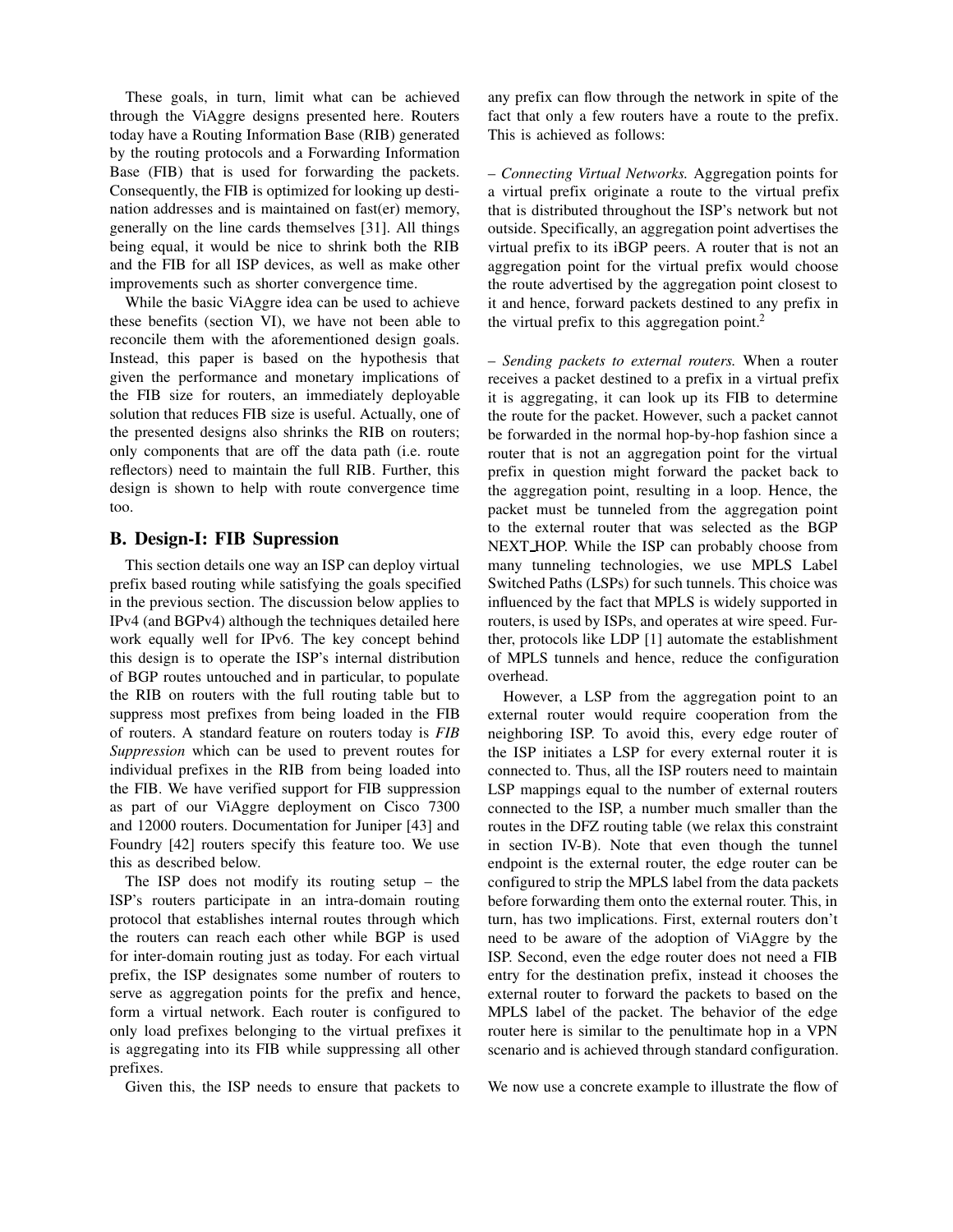

Fig. 1. Path of packets destined to prefix 4.0.0.0/24 (or, 4/24) between external routers A and E through an ISP with ViAggre. Router C is an aggregation point for virtual prefix 4.0.0.0/7 (or, 4/7).

packets through an ISP network that is using ViAggre. Figure 1 shows the relevant routers. The ISP is using /7s as virtual prefixes and router C is an aggregation point for one such virtual prefix 4.0.0.0/7. Edge router D initiates a LSP to external router E with label *l* and hence, the ISP's routers can get to E through MPLS tunneling. The figure shows the path of a packet destined to prefix 4.0.0.0/24, which is encompassed by 4.0.0.0/7, through the ISP's network. The path from the ingress router B to the external router E comprises three segments:

- 1) VP-routed: Ingress router B is not an aggregation point for 4.0.0.0/7 and hence, forwards the packet to aggregation point C.
- 2) MPLS-LSP: Router C, being an aggregation point for 4.0.0.0/7, has a route for 4.0.0.0/24 with BGP NEXT HOP set to E. Further, the path to router E involves tunneling the packet with MPLS label *l*.
- 3) Map-routed: On receiving the tunneled packet from router C, egress router D looks up its MPLS label map, strips the MPLS header and forwards the packet to external router E.

### **C. Design-II: Route Reflectors**

The second design offloads the task of maintaining the full RIB to devices that are off the data path. Many ISPs use route-reflectors for scalable internal distribution of BGP prefixes and we require only these route-reflectors to maintain the full RIB. For ease of exposition, we assume that the ISP is already using per-PoP route reflectors that are off the data path, a common deployment model for ISPs using route reflectors.

In the proposed design, the external routers connected to a PoP are made to peer with the PoP's routereflector. This is necessary since the external peer may be advertising the entire DFZ routing table and we don't want all these routes to reside on any given data-plane router. The route-reflector also has iBGP peerings with other route-reflectors and with the routers in its PoP. Egress filters are used on the route-reflector's peerings with the PoP's routers to ensure that a router only gets

routes for the prefixes it is aggregating. This shrinks both the RIB and the FIB on the routers. The dataplane operation and hence, the path of packets through the ISP's network remains the same as with the previous design.

With this design, a PoP's route-reflector peers with all the external routers connected to the PoP. The RIB size on a BGP router depends on the number of peers it has and hence, the RIB for the route-reflectors can potentially be very large. If needed, the RIB requirements can be scaled by using multiple route-reflectors which may also be needed to provide customised routes to the PoP's neighbors. Note that the RIB scaling properties here are better than in the status quo. Today, edge routers have no choice but to peer with the directly connected external routers and maintain the resulting RIB. Replicating these routers is prohibitive because of their cost but the same does not apply to off-path routereflectors, which could even be BGP software routers.

### **D. Design Comparison**

As far as the configuration is concerned, configuring suppression of routes on individual routers in design-I is comparable, at least in terms of complexity, to configuring egress filters on the route-reflectors. In both cases, the configuration can be achieved through BGP routefiltering mechanisms (access-lists, prefix-lists, etc.).

Design-II, apart from shrinking the RIB on the routers, does not require the route suppression feature on routers. Further, as we detail in section V-B, design-II reduces the ISP's route propagation time while the specific filtering mechanism used in design-I increases it. However, design-II does require the ISP's eBGP peerings to be reconfigured which, while straightforward, violates our goal of not impacting neighboring ISPs.

### **E. Network Robustness**

ViAggre causes packets to be routed through an aggregation point which leads to robustness concerns. When an aggregation point for a virtual prefix fails, routers using that aggregation point are re-routed to another aggregation point through existing mechanisms without any explicit configuration by the ISP. In case of design-I, a router has routes to all aggregation points for a given virtual prefix in its RIB and hence, when the aggregation point being used fails, the router installs the second closest aggregation point into its FIB and packets are re-routed almost instantly. With design-II, it is the route-reflector that chooses the alternate aggregation point and advertises this to the routers in its PoP. Hence, as long as another aggregation point exists, failover happens automatically and at a fast rate.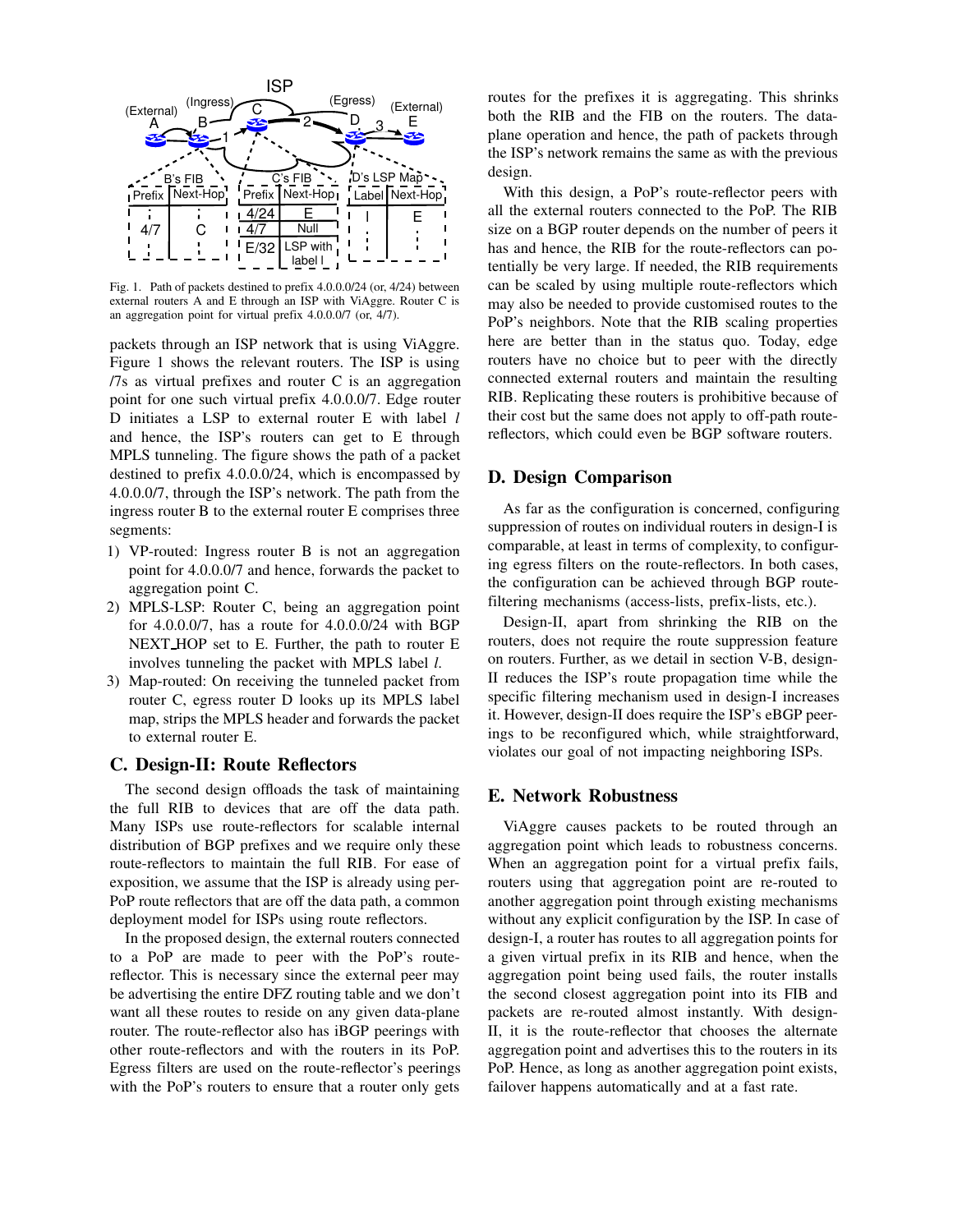### **F. Routing popular prefixes natively**

The use of aggregation points implies that packets in ViAggre may take paths that are longer than native paths. Apart from the increased path length, the packets may incur queuing delay at the extra hops. The extra hops also result in an increase in load on the ISP's routers and links and a modification in the distribution of traffic across them.

Past studies have shown that a large majority of Internet traffic is destined to a very small fraction of prefixes [10,13,34,38]. The fact that routers today have no choice but to maintain the complete DFZ routing table implies that this observation wasn't very useful for routing configuration. However, with ViAggre, individual routers only need to maintain routes for a fraction of prefixes. The ISP can thus configure its ViAggre setup such that the small fraction of popular prefixes are in the FIB of every router and hence, are routed natively. For design-I, this involves configuring each router with a set of popular prefixes that should not be suppressed from the FIB. For design-II, a PoP's route-reflector can be configured to not filter advertisements for popular prefixes from the PoP's routers. Beyond this, the ISP may also choose to install customer prefixes into its routers such that they don't incur any stretch. The rest of the proposal involving virtual prefixes remains the same and ensures that individual routers only maintain routes for a fraction of the unpopular prefixes. In section IV-B.4, we analyze Netflow data from a tier-1 ISP network to show that not only such an approach is feasible, it also addresses all the concerns raised above.

### **III. Allocating aggregation points**

An ISP adopting ViAggre would obviously like to minimise the stretch imposed on its traffic. Ideally, an ISP would deploy an aggregation point for all virtual prefixes in each of its PoPs. This would ensure that for every virtual prefix, a router chooses the aggregation point in the same PoP and hence, the traffic stretch is minimal. However, this may not be possible in practice. This is because ISPs, including tier-1 ISPs, often have some small PoPs with just a few routers and therefore there may not be enough cumulative FIB space in the PoP to hold all the actual prefixes. More generally, ISPs may be willing to bear some stretch for substantial reductions in FIB size. To achieve this, the ISP needs to be smart about the way it designates routers to aggregate virtual prefixes and in this section we explore this choice.

### **A. Problem Formulation**

We first introduce the notation used in the rest of this section. Let *T* represent the set of prefixes in the Internet routing table, *R* be the set of ISP's routers and *X* is the

set of external routers directly connected to the ISP. For each  $r \in R$ ,  $P_r$  represents the set of popular prefixes for router r. *V* is the set of virtual prefixes chosen by the ISP and for each  $v \in V$ ,  $n_v$  is the number of prefixes in v. We use two matrices,  $D = (d_{i,j})$  that gives the distance between routers i and j and  $W = (w_{i,j})$  that gives the IGP metric for the IGP-established path between routers  $i$  and  $j$ . We also define two relations:

 $-$  "BelongsTo" relation *B*:  $T \rightarrow V$  such that  $B(p)=v$  if prefix p belongs to or is encompassed by virtual prefix  $\upsilon$ .

– "Egress" relation *E*: *R* x *T* $\rightarrow$  *R* such that *E*(*i*, *p*)=*j* if traffic to prefix  $p$  from router  $i$  egresses at router  $j$ .

The mapping relation *A*:  $R \rightarrow 2^V$  captures how the ISP assigns aggregation points; i.e.  $A(r)$  =  $\{v_1 \dots v_n\}$  implies that router r aggregates virtual prefixes  $\{v_1 \dots v_n\}$ . Given this assignment, we can determine the aggregation point any router uses for its traffic to each virtual prefix. This is captured by the "Use" relation *U*: *R* x *V*  $\rightarrow$  *R* where *U*(*i*, *v*) = *j* or router i uses aggregation point j for virtual prefix  $v$  if the following conditions are satisfied:

1) 
$$
v \in A(j)
$$
  
2) 
$$
w_{i,j} \leq w_{i,k} \quad \forall k \in R, v \in A(k)
$$

Here, condition 1) ensures that router  $j$  is an aggregation point for virtual prefix  $v$ . Condition 2) captures the operation of BGP with design-I and ensures that a router chooses the aggregation point that is closest in terms of IGP metrics.<sup>3</sup>

Using this notation, we can express the FIB size on routers and the stretch imposed on traffic.

**1) Routing State***:* In ViAggre, a router needs to maintain routes to the (real) prefixes in the virtual prefixes it is aggregating, routes to all the virtual prefixes themselves and routes to the popular prefixes. Further, the router needs to maintain LSP mappings for LSPs originated by the ISP's edge routers with one entry for each external router connected to the ISP. Hence, the "routing state" for the router  $r$ , hereon simply referred to as the FIB size  $(F_r)$ , is given by:

$$
F_r = \sum_{v \in A(r)} n_v + |V| + |P_r| + |X|
$$

The **Worst FIB size** and the **Average FIB size** are defined as follows:

Worst FIB size =

\n
$$
\max_{r \in R}(F_r)
$$
\nAverage FIB size =

\n
$$
\sum_{r \in R} \frac{F_r}{|R|}
$$

**2) Traffic Stretch***:* If router i uses router k as an aggregation point for virtual prefix  $v$ , packets from router i to a prefix p belonging to v are routed through router k. Hence, the stretch (*S*) imposed on traffic to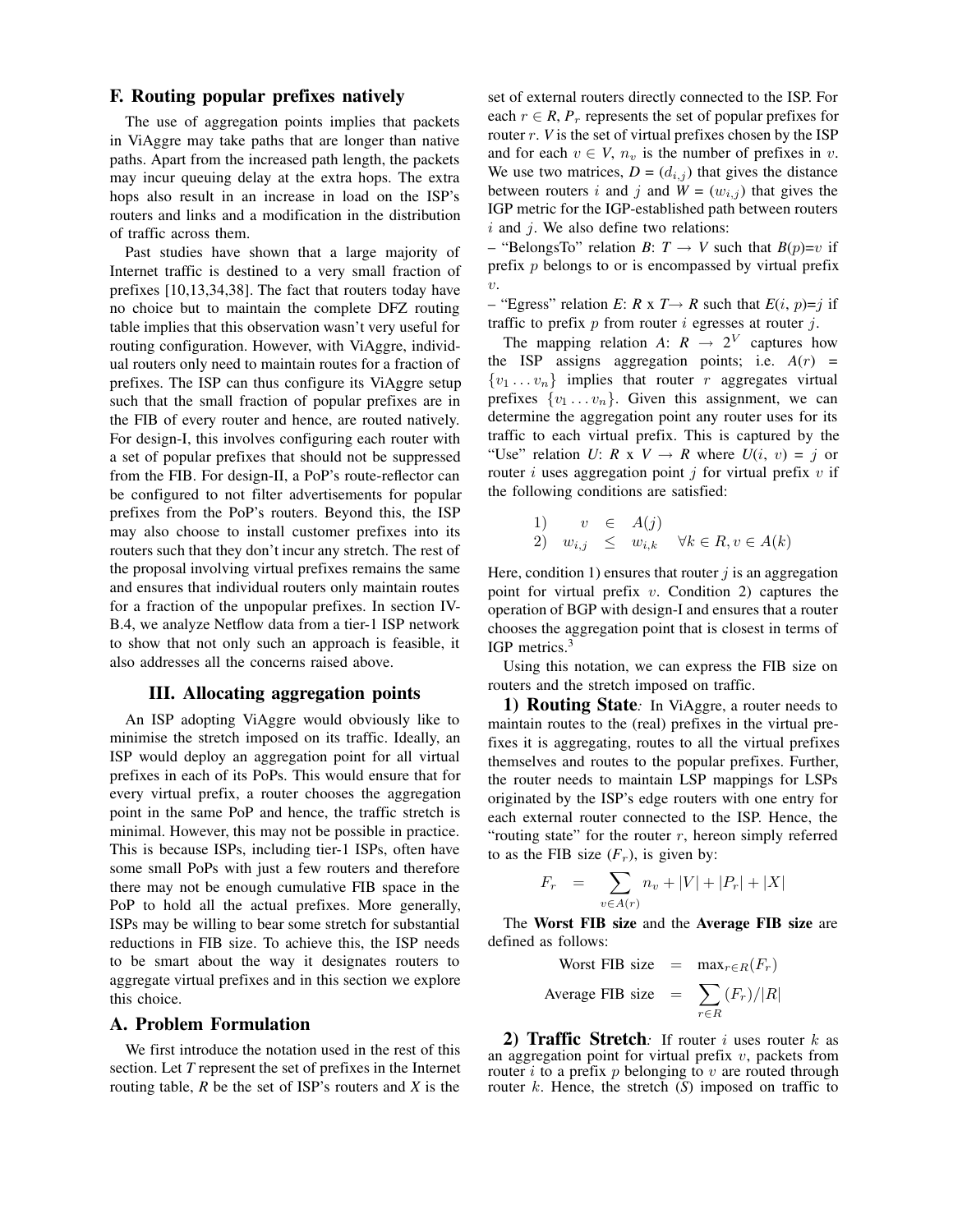prefix  $p$  from router  $i$  is given by:

$$
S_{i,p} = 0, = (d_{i,k} + d_{k,j} - d_{i,j}), p \in (T - P_i), v = B(p) k = U(i, v) \& j = E(k, p)
$$

The **Worst Stretch** and **Average Stretch** are defined as follows:

Worst Street

\n
$$
= \max_{i \in R, p \in T} (S_{i,p})
$$
\nAverage Street

\n
$$
= \sum_{i \in R, p \in T} (S_{i,p}) / (|R| * |T|)
$$

**Problem:** ViAggre, through the use of aggregation points, trades off an increase in path length for a reduction in routing state. The ISP can use the assignment of aggregation points as a knob to tune this trade-off. Here we consider the simple goal of minimising the FIB Size on the ISP's routers while bounding the stretch. Specifically, the ISP needs to assign aggregation points by determining a mapping *A* that

$$
\begin{array}{ll}\n\text{min} & \text{Worst FIR Size} \\
\text{s.t.} & \text{Worst Street} \leq C\n\end{array}
$$

where *C* is the specified constraint on Worst Stretch. Note that much more complex formulations are possible. Our focus on worst-case metrics is guided by practical concerns – the Worst FIB Size dictates how the ISP's routers need to be provisioned while the Worst Stretch characterizes the most unfavorable impact of the use of ViAggre. Specifically, bounding the Worst Stretch allows the ISP to ensure that its existing SLAs are not breached and applications sensitive to increase in latency (example, VOIP) are not adversely affected.

### **B. A Greedy Solution**

The problem of assigning aggregation points while satisfying the conditions above can be mapped to the MultiCommodity Facility Location (MCL) problem [33]. MCL is NP-hard and [33] presents a logarithmic approximation algorithm for it. Here we discuss a greedy approximation solution to the problem, similar to the algorithm in [25].

The first solution step is to determine that if router i were to aggregate virtual prefix  $v$ , which routers can it serve without violating the stretch constraint. This is the  $can\_serve_{i,v}$  set and is defined as follows:

can\_serve<sub>i,v</sub> = 
$$
\{j \mid j \in R, (\forall p \in T, B(p) = v, E(i, p) = k, (d_{j,i} + d_{i,k} - d_{j,k}) \le C)\}
$$

Given this, the key idea behind the solution is that any assignment based on the *can\_serve* relation will have Worst Stretch less than C. Hence, our algorithm designates routers to aggregate virtual prefixes in accordance with the *can\_serve* relation while greedily trying to minimise the Worst FIB Size. The algorithm, shown below, stops when each router can be served by at least one aggregation point for each virtual prefix.

Worst FIB Size=0 **for all** r in R **do for all** v in V **do** Calculate  $can\_serve_{r,v}$ Sort V in decreasing order of  $n_v$ **for all** v in V **do** Sort R in decreasing order of  $|can\_serve_{r,v}|$ **repeat for all** r in R **do if**  $(F_r + n_v) \leq Work\_FIB\_Size$  **then**  $A[r]=A[r] \cup v$  # Assign v to r  $F_r = F_r + n_v$  # r's FIB size increases Mark all routers in  $can\_serve_{r,v}$  as served **if** All routers are served for v **then** break **if** All routers are not served for v **then** # Worst\_FIB\_Size needs to be raised **for all** r in R **do if**  $v \notin A[r]$  **then** # r is not an aggregation point for v  $A[r]=A[r] \cup v$  $F_r = F_r + n_v$ Worst  $FIB$  Size =  $F_r$ break

**until** All Routers are served for virtual prefix v

### **IV. Evaluation**

In this section we evaluate the application of ViAggre to a few Internet ISPs.

#### **A. Metrics of Interest**

We defined (**Average** and **Worst**) **FIB Size** and **Stretch** metrics in section III-A. Here we define other metrics that we use for ViAggre evaluation.

**1)** *Impact on Traffic:* Apart from the stretch imposed, another aspect of ViAggre's impact is the amount of traffic affected. To account for this, we define **traffic impacted** as the fraction of the ISP's traffic that uses a different router-level path than the native path. Note that in many cases, a router will use an aggregation point for the destination virtual prefix in the same PoP and hence, the packets will follow the same PoP-level path as before. Thus, another metric of interest is the **traffic stretched**, the fraction of traffic that is forwarded along a different PoP-level path than before. In effect, this represents the change in the distribution of traffic across the ISP's inter-PoP links and hence, captures how ViAggre interferes with the ISP's inter-PoP traffic engineering.

**2)** *Impact on Router Load:* The extra hops traversed by traffic increases the traffic load on the ISP's routers. We define the **load increase** across a router as the extra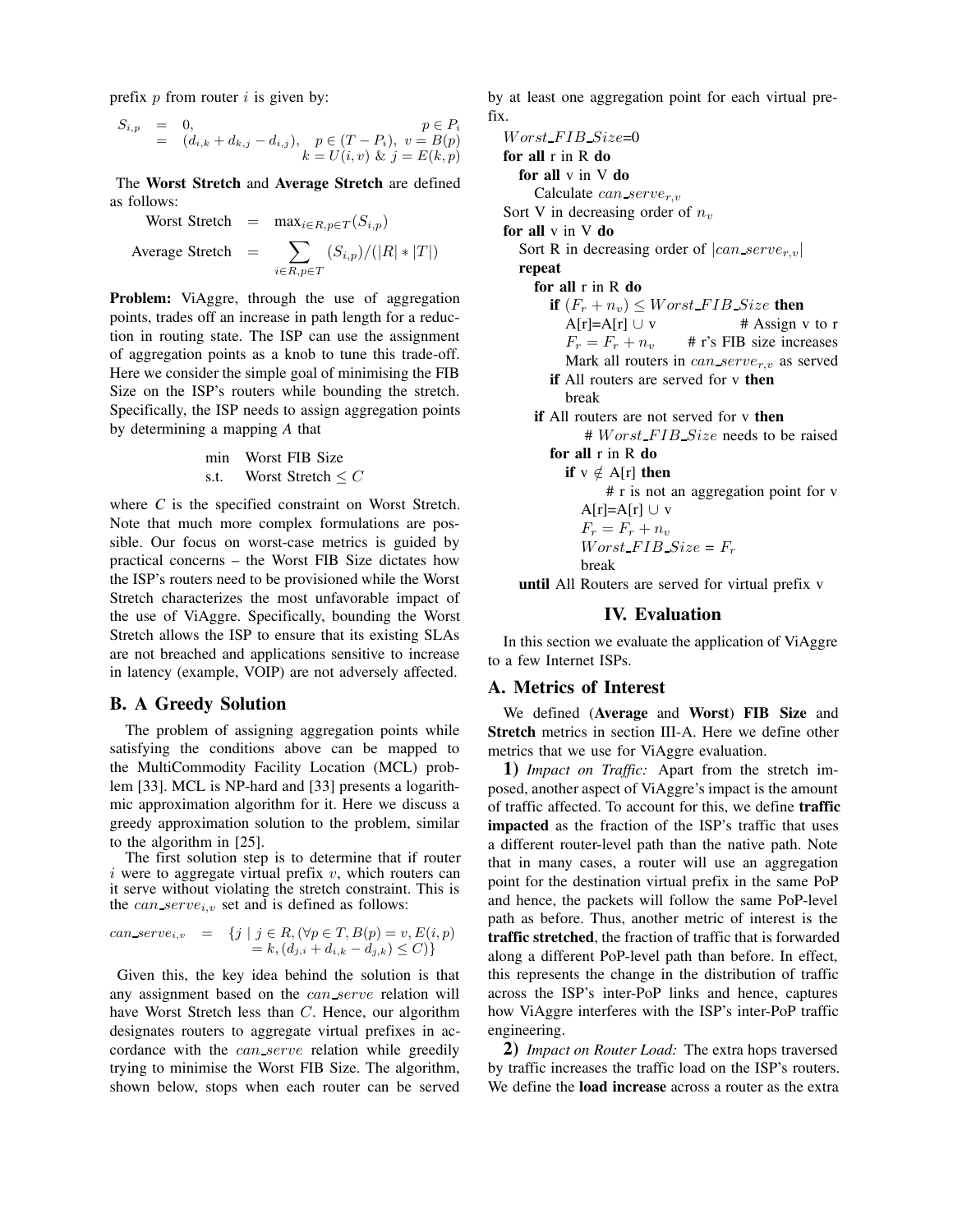traffic it needs to forward due to ViAggre, as a fraction of the traffic it forwards natively.

# **B. Tier-1 ISP Study**

We analysed the application of ViAggre to a large tier-1 ISP in the Internet. For our study, we obtained the ISP's router-level topology (to determine router set *R*) and the routing tables of routers (to determine prefix set *T* and the Egress *E* and BelongsTo *B* relations). We used information about the geographical locations of the routers to determine the Distance matrix *D* such that  $d_{i,j}$  is 0 if routers i and j belong to the same PoP (and hence, are in the same city) else  $d_{i,j}$  is set to the propagation latency corresponding to the great circle distance between  $i$  and  $j$ . Further, we did not have information about the ISP's link weights. However, guided by the fact that intra-domain traffic engineering is typically latency-driven [36], we use the Distance matrix *D* as the Weight matrix *W*. We also obtained the ISP's traffic matrix; however, in order to characterise the impact of vanilla ViAggre, the first part of this section assumes that the ISP does not consider any prefixes as popular.

**1)** *Deployment decisions:* The ISP, in order to adopt ViAggre, needs to decide what virtual prefixes to use and which routers aggregate these virtual prefixes. We describe the approaches we evaluated.

– *Determining set V*. The most straightforward way to select virtual prefixes while satisfying the two conditions specified in section II is to choose large prefixes (/6s, /7s, etc.) as virtual prefixes. We assume that the ISP uses /7s as its virtual prefixes and refer to this as the "/7 allocation".

However, such selection of virtual prefixes could lead to a skewed distribution of (real) prefixes across them with some virtual prefixes containing a large number of prefixes. For instance, using /7s as virtual prefixes implies that the largest virtual prefix (202.0.0.0/7) contains 22,772 of the prefixes in today's BGP routing table or 8.9% of the routing table. Since at least one ISP router needs to aggregate each virtual prefix, such large virtual prefixes would inhibit the ISP's ability to reduce the Worst FIB size on its routers. However, as we mentioned earlier, the virtual prefixes need not be of the same length and so large virtual prefixes can be split to yield smaller virtual prefixes. To study the effectiveness of this approach, we started with /7s as virtual prefixes and split each of them such that the resulting virtual prefixes were still larger than any prefix in the Internet routing table. This yielded 1024 virtual prefixes with the largest containing 4,551 prefixes or 1.78% of the BGP routing table. We also use this virtual prefix allocation for our evaluation and refer to it as "Uniform Allocation".



Fig. 2. FIB composition for the router with the largest FIB, C=4ms and no popular prefixes.

– *Determining mapping A*. We implemented the algorithm described in section III-B and use it to designate routers to aggregate virtual prefixes.

**2)** *Router FIB:* We first look at the size and the composition of the FIB on the ISP's routers with a ViAggre deployment. Specifically, we focus on the router with the largest FIB for a deployment where the worst-case stretch  $(C)$  is constrained to 4ms. The first two bars in figure 2 show the FIB composition for a /7 and uniform allocation respectively. With a /7 allocation, the router's FIB contains 46,543 entries which represents 18.2% of the routing table today. This includes 22,772 prefixes, 128 virtual prefixes, 23,643 LSP mappings and 0 popular prefixes. As can be seen, in both cases, the LSP mappings for tunnels to the external routers contribute significantly to the FIB. This is because the ISP has a large number of customer routers that it has peerings with.

However, we also note that customer ISPs do not advertise the full routing table to their provider. Hence, edge routers of the ISP could maintain routes advertised by customer routers in their FIB, advertise these routes onwards with themselves as the BGP NEXT HOP and only initiate LSP advertisements for themselves and for peer and provider routers connected to them. With such a scheme, the number of LSP mappings that the ISP's routers need to maintain and the MPLS overhead in general reduces significantly. The latter set of bars in figure 2 shows the FIB composition with such a deployment for the router with the largest FIB. For the /7 allocation, the Worst FIB size is 23,101 entries (9.02% of today's routing table) while for the Uniform allocation, it is 10,226 entries (4.47%). In the rest of this section, we assume this model of deployment.

**3)** *Stretch Vs. FIB Size:* We ran the assignment algorithm with Worst Stretch Constraint (*C*) ranging from 0 to 10 ms and determined the (Average and Worst) Stretch and FIB Size of the resulting ViAggre deployment. Figure 3(a) plots these metrics for the /7 allocation. The Worst FIB size, shown as a fraction of the DFZ routing table size today, expectedly reduces as the constraint on Worst Stretch is relaxed. However, beyond *C*=4ms, the Worst FIB Size remains constant. This is because the largest virtual prefix with a /7 allocation encompasses 8.9% of the DFZ routing table and the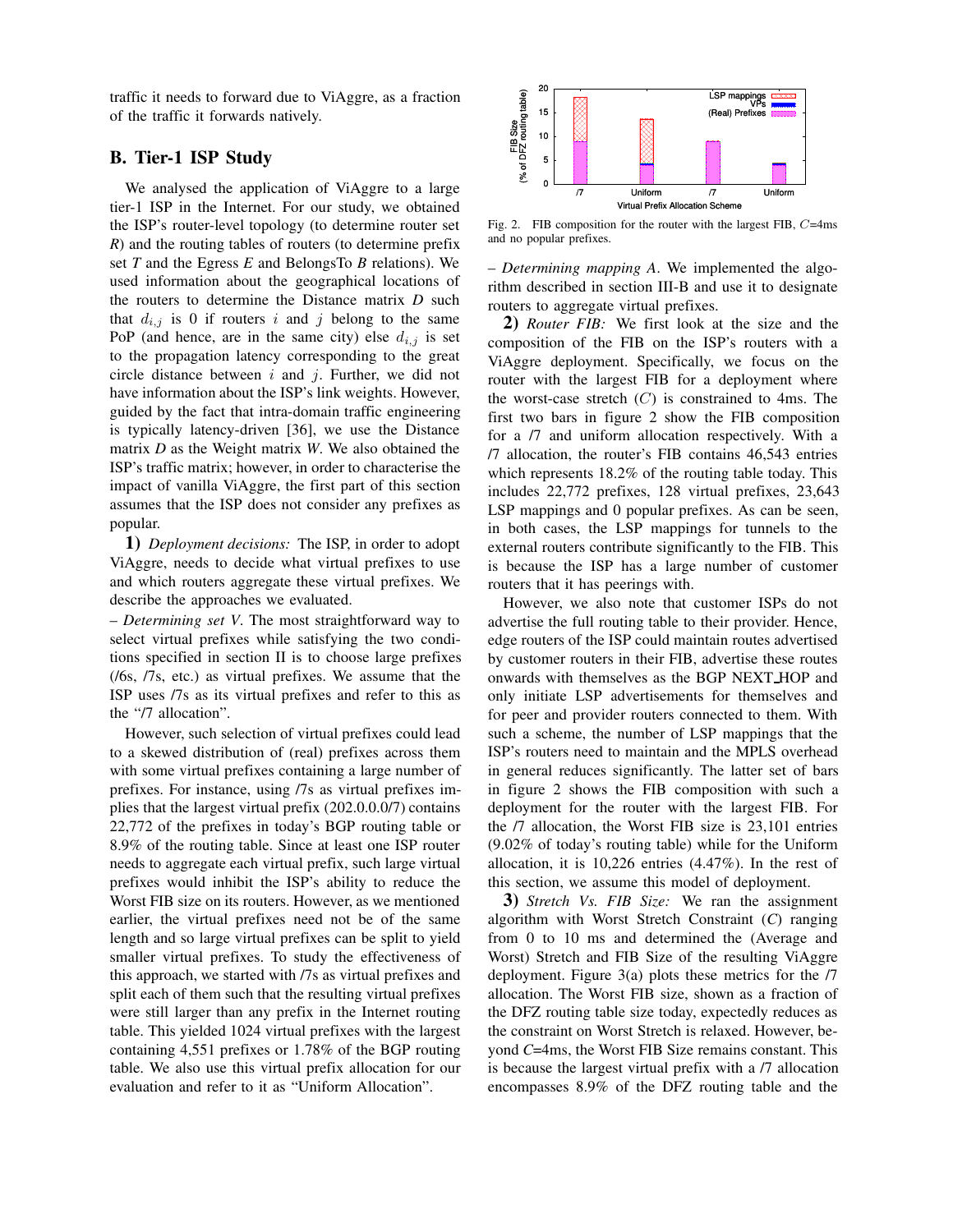

(b) With Uniform allocation

Fig. 3. Variation of FIB Size and Stretch with Worst Stretch constraint and no popular prefixes.

|            |                       | Today   | <i>ViAggre</i> |      |      |      |
|------------|-----------------------|---------|----------------|------|------|------|
|            | Worst<br>Stretch (ms) |         |                |      |      |      |
| 239K       | Ouad. Fit             | Expired | 2015           | 2020 | 2039 | 2051 |
| <b>FIB</b> | Expo. Fit             | Expired | 2018           | 2022 | 2031 | 2035 |
| IM         | Quad. Fit             | 2015    | 2033           | 2044 | 2081 | 2106 |
| <b>FIB</b> | Expo. Fit             | 2018    | 2029           | 2033 | 2042 | 2046 |

TABLE I ESTIMATES FOR ROUTER LIFE WITH VIAGGRE

Worst FIB Size cannot be any less than 9.02% (0.12% overhead is due to virtual prefixes and LSP mappings). Figure 3(b) plots the same metrics for the Uniform allocation and shows that the FIB can be shrunk even more. The figure also shows that the Average FIB Size and the Average stretch are expectedly small throughout. The anomaly beyond *C*=8msec in figure 3(b) results from the fact that our assignment algorithm is an approximation that can yield non-optimal results.

Another way to quantify the benefits of ViAggre is to determine the extension in the life of a router with a specified memory due to the use of ViAggre. As proposed in [21], we used data for the DFZ routing table size from Jan'02 to Dec'07 [20] to fit a quadratic model to routing table growth. Further, it has been claimed that the DFZ routing table has seen exponential growth at the rate of 1.3x every two years for the past few years and will continue to do so [30]. We use these models to extrapolate future DFZ routing table size. We consider two router families: Cisco's Cat6500 series with a supervisor 720-3B forwarding engine that can hold upto 239K IPv4 FIB entries and hence, was supposed to be phased out by mid-2007 [6], though some ISPs still continue to use them. We also consider Cisco's current generation of routers with a supervisor 720-3BXL engine that can hold 1M IPv4 FIB entries.



Fig. 4. Variation of the percentage of traffic stretched/impacted and load increase across routers with Worst Stretch Constraint (Uniform Allocation) and no popular prefixes.

For each of these router families, we calculate the year to which they would be able to cope with the growth in the DFZ routing table with the existing setup and with ViAggre. Table I shows the results for the Uniform Allocation.

For ViAggre, relaxing the worst-case stretch constraints reduces FIB size and hence, extends the router life. The table shows that if the DFZ routing table were to grow at the aforementioned exponential rate, ViAggre can extend the life of the previous generation of routers to 2018 with no stretch at all. We realise that estimates beyond a few years are not very relevant since the ISP would need to upgrade its routers for other reasons such as newer technologies and higher data rates anyway. However, with ViAggre, at least the ISP is not forced to upgrade due to growth in the routing table.

Figure 4 plots the impact of ViAggre on the ISP's traffic and router load. The percentage of traffic stretched is small, less than  $1\%$  for  $C \leq 6$  ms. This shows that almost all the traffic is routed through an aggregation point in the same PoP as the ingress. However, the fact that no prefixes are considered popular implies that almost all the traffic follows a different router-level path as compared to the status quo. This shows up in figure 4 since the traffic impacted is  $\approx$ 100% throughout. This, in turn, results in a median increase in load across the routers by  $\approx$ 39%. In the next section we discuss how an ISP can use the skewed distribution of traffic to address the load concern while maintaining a small FIB on its routers.

**4)** *Popular Prefixes:* Past studies of ISP traffic patterns from as early as 1999 have observed that a small fraction of Internet prefixes carry a large majority of ISP traffic [10,13,34,38]. We used Netflow records collected across the routers of the same tier-1 ISP as in the last section for a period of two months  $(20^{th}$  Nov'07 to  $20^{th}$  Jan'07) to generate per-prefix traffic statistics and observed that this pattern continues to the present day. The line labeled "Day-based, ISP-wide" in figure 5 plots the average fraction of the ISP's traffic destined to a given fraction of popular prefixes when the set of popular prefixes is calculated across the ISP on a daily basis. The figure shows that 1.5% of most popular prefixes carry 75.5% of the traffic while 5% of the prefixes carry 90.2% of the traffic.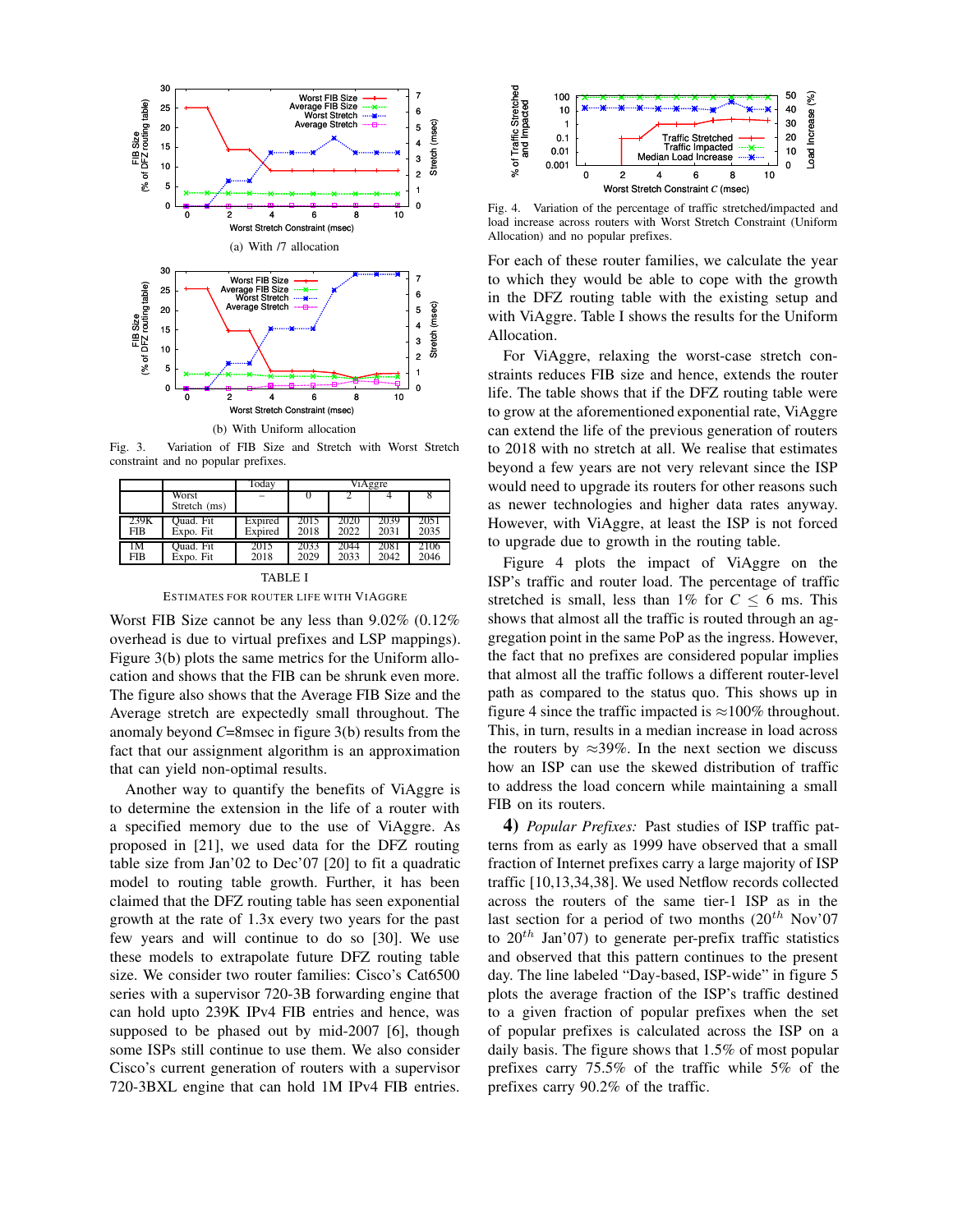

Fig. 5. Popular prefixes carry a large fraction of the ISP's traffic.

ViAggre exploits the notion of prefix popularity to reduce its impact on the ISP's traffic. However, the ISP's routers need not consider the same set of prefixes as popular; instead the popular prefixes can be chosen per-PoP or even per-router. We calculated the fraction of traffic carried by popular prefixes, when popularity is calculated separately for each PoP on a daily basis. This is plotted in the figure as "Day-based, per-PoP" and the fractions are even higher.

When using prefix popularity for router configuration, it would be preferable to be able to calculate the popular prefixes over a week, month, or even longer durations. The line labeled "Estimate, per-PoP" in the figure shows the amount of traffic carried to prefixes that are popular on a given day over the period of the next month, averaged over each day in the first month of our study. As can be seen, the estimate based on prefixes popular on any given day carries just a little less traffic as when the prefix popularity is calculated daily. This suggests that prefix popularity is stable enough for ViAggre configuration and the ISP can use the prefixes that are popular on a given day for a month or so. However, we admit that that these results are very preliminary and we need to study ISP traffic patterns over a longer period to substantiate the claims made above.

**5)** *Load Analysis:* We now consider the impact of a ViAggre deployment involving popular prefixes, i.e. the ISP populates the FIB on its routers with popular prefixes. Specifically, we focus on a deployment wherein the aggregation points are assigned to constrain Worst Stretch to 4ms, i.e.  $C = 4$ ms. Figure 6 shows how the traffic impacted and the quartiles for the load increase vary with the percentage of popular prefixes for both allocations. Note that using popular prefixes increases the router FIB size by the number of prefixes considered popular and thus, the upper X-axis in the figure shows the Worst FIB size. The large fraction of traffic carried by popular prefixes implies that both the traffic impacted and the load increase drops sharply even when a small fraction of prefixes is considered popular. For instance, with 2% popular prefixes in case of the uniform allocation (figure  $6(b)$ ), 7% of the traffic follows a different router-level path than before while the largest load increase is 3.1% of the original router load. With 5% popular prefixes, the largest load increase



Fig. 6. Variation of Traffic Impacted and Load Increase (0-25-50- 75-100 percentile) with percentage of popular prefixes, C=4ms.



Fig. 7. FIB size for various ISPs using ViAggre.

is 1.38%. Note that the more even distribution of prefixes across virtual prefixes in the uniform allocation results in a more even distribution of the excess traffic load across the ISP's routers – this shows up in the load quartiles being much smaller in figure 6(b) as compared to the ones in figure 6(a).

### **C. Rocketfuel Study**

We studied the topologies of 10 ISPs collected as part of the Rocketfuel project [37] to determine the FIB size savings that ViAggre would yield. Note that the fact we don't have traffic matrices for these ISPs implies that we cannot analyze the load increase across their routers. For each ISP, we used the assignment algorithm to determine the worst FIB size resulting from a ViAggre deployment where the worst stretch is limited to 5ms. Figure 7 shows that the worst FIB size is always less than 15% of the DFZ routing table. However, the Rocketfuel topologies are not complete and are missing routers. Hence, while the results presented here are encouraging, they should be treated as conservative estimates of the savings that ViAggre would yield for these ISPs.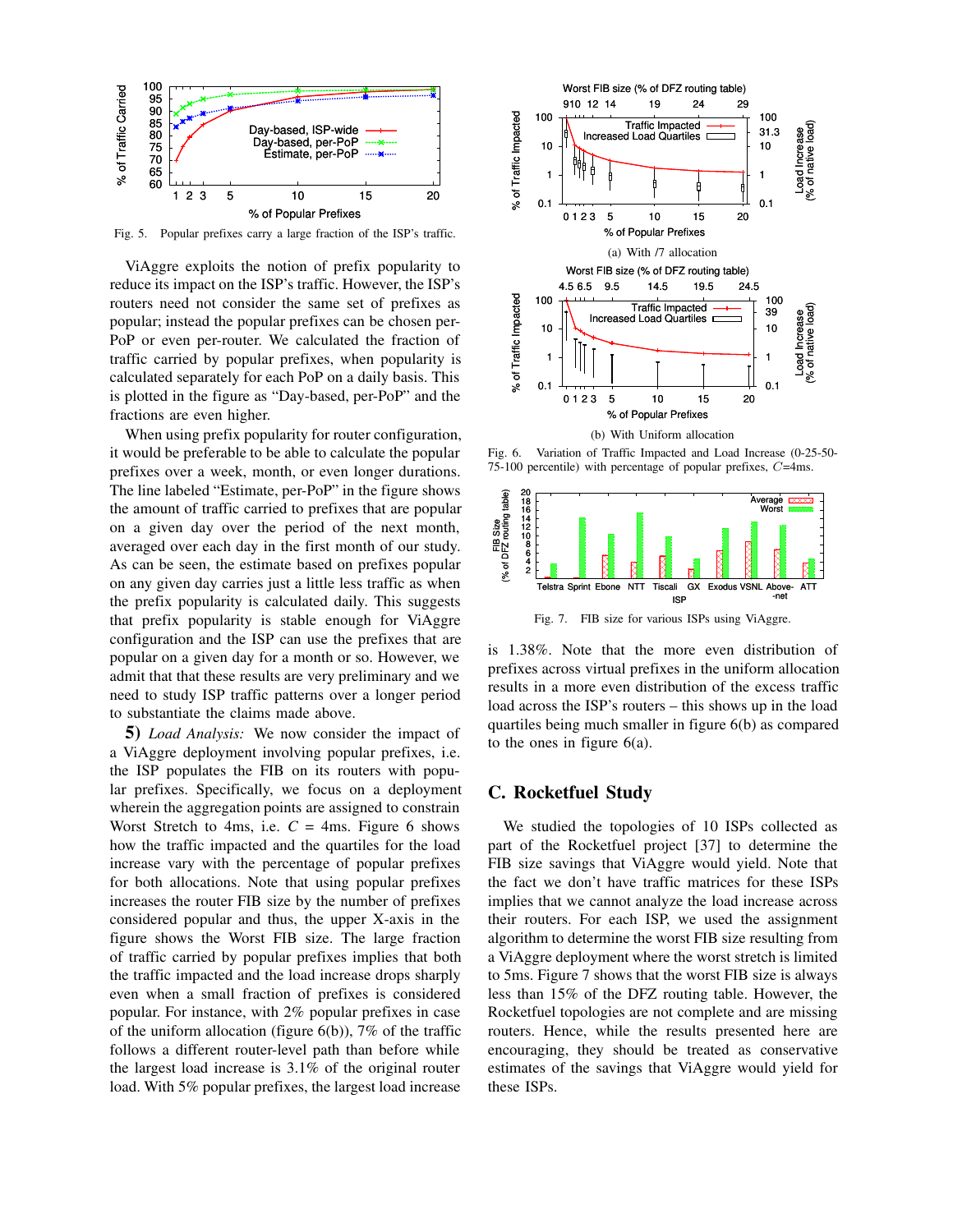

Fig. 8. WAIL topology used for our deployment. All routers in the figure are Cisco 7300s. RR1 and RR2 are route-reflectors and are not on the data path. Routers R1 and R3 aggregate virtual prefix VP1 while routers R2 and R4 aggregate VP2.

### **D. Discussion**

The analysis above shows that ViAggre can significantly reduce FIB size. Most of the ISPs we studied are large tier-1 and tier-2 ISPs. However, smaller tier-2 and tier-3 ISPs are also part of the Internet DFZ. Actually, it is probably more important for such ISPs to be able to operate without needing to upgrade to the latest generation of routers. The fact that these ISPs have small PoPs might suggest that ViAggre would not be very beneficial. However, given their small size, the PoPs of these ISPs are typically geographically close to each other. Hence, it is possible to use the cumulative FIB space across routers of close-by PoPs to shrink the FIB substantially. And the use of popular prefixes ensures that the load increase and the traffic impact is still small. For instance, we analyzed router topology and routing table data from a regional tier-2 ISP (AS2497) and found that a ViAggre deployment with worst stretch less than 5ms can shrink the Worst FIB size to 14.2% of the routing table today.

Further, the fact that such ISPs are not tier-1 ISPs implies they are a customer of at least one other ISP. Hence, in many cases, the ISP could substantially shrink the FIB size on its routers by applying ViAggre to the small number of prefixes advertised by their customers and peers while using default routes for the rest of the prefixes.

### **V. Deployment**

To verify the claim that ViAggre is a configurationonly solution, we deployed both ViAggre designs on a small network built on the WAIL testbed [3]. The test network is shown in figure 8 and represents an ISP with two PoPs. Each PoP has two Cisco 7301 routers and a route-reflector. <sup>4</sup> For the ViAggre deployment, we use two virtual prefixes: 0.0.0.0/1 (VP1) and 128.0.0.0/1 (VP2) with one router in each PoP serving as an aggregation point for each virtual prefix. Routers R1 and R4 have an external router connected to them and exchange routes using an eBGP peering. Specifically, router R5 advertises the entire DFZ routing table and this is, in turn, advertised through the ISP to router R6. We use OSPF for intra-domain routing. Beyond this, we configure the internal distribution of BGP routes according to the following three approaches:

1). **Status Quo.** The routers use a mesh of iBGP peerings to exchange the routes and hence, each router maintains the entire routing table.

2). **Design-I.** The routers still use a mesh of iBGP peerings to exchange routes. Beyond this, the routers are configured as follows:

– *Virtual Prefixes.* Routers advertise the virtual prefix they are aggregating to their iBGP peers.

– *FIB Suppression.* Each router only loads the routes that it is aggregating into its FIB. For instance, router R1 uses an access-list to specify that only routes belonging to VP1, the virtual prefix VP2 itself and any popular prefixes are loaded into the FIB. A snippet of this access-list is shown below.

```
! R5's IP address is 198.18.1.200
distance 255 198.18.1.200 0.0.0.0 1
! Don't mark anything inside 0.0.0.0/1
access-list 1 deny 0.0.0.0 128.255.255.255
! Don't mark virtual prefix 128.0.0.0/1
access-list 1 deny 0.\overline{0}.0.0 128.0.0.0! Don't mark popular prefix 122.1.1.0/24
access-list 1 deny 122.1.1.0 0.0.0.255
! ... other popular prefixes follow ...
```

```
! Mark the rest with admin distance 255
access-list 1 permit any
```
Here, the distance command sets the administrative distance of all prefixes that are accepted by access-list 1 to "255" and these routes are not loaded by the router into its FIB.

– *LSPs to external routers.* We use MPLS for the tunnels between routers. To this effect, LDP [1] is enabled on the interfaces of all routers and establishes LSPs between the routers. Further, each edge router (R1 and R4) initiates a Downstream Unsolicited tunnel [1] for each external router connected to them to all their IGP neighbors using LDP. This ensures that packets to an external router are forwarded using MPLS to the edge router which strips the MPLS header before forwarding them onwards.

Given this setup and assuming no popular prefixes, routers R1 and R3 store 40.9% of today's routing table (107,943 prefixes that are in VP1) while R2 and R4 store 59.1%.

3). **Design-II.** The routers in a PoP peer with the routereflector of the PoP and the route-reflectors peer with each other. External routers R1 and R6 are reconfigured to have eBGP peerings with RR1 and RR2 respectively. The advertisement of virtual prefixes and the MPLS configuration is the same as above. Beyond this, the route-reflectors are configured to ensure that they only advertise the prefixes being aggregated by a router to it. For instance, RR1 uses a prefix-list to ensure that only prefixes belonging to VP1, virtual prefix VP2 itself and popular prefixes are advertised to router R1. The structure of this prefix-list is similar to the access-list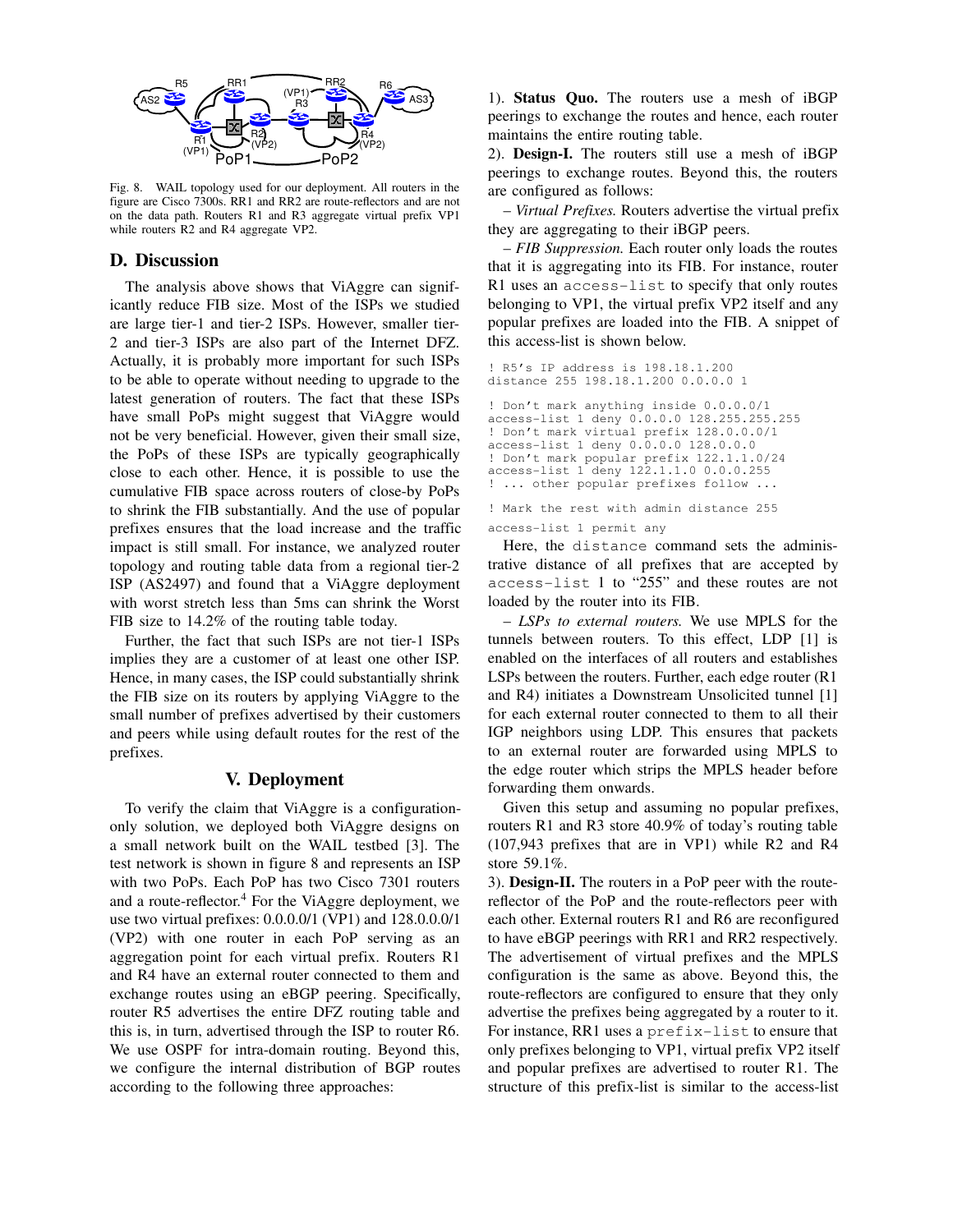shown above. Finally, route-reflectors use a route-map on their eBGP peerings to change the BGP NEXT HOP of the advertised routes to the edge router that the external peer is connected too. This ensures that the packets don't actually flow through the route-reflectors.

### **A. Configuration Overhead**

A drawback of ViAggre being a "configuration-only" approach is the overhead that the extra configuration entails. The discussion above details the extra configuration that routers need to participate in ViAggre. Based on our deployment, the number of extra configuration lines needed for a router  $r$  to be configured according to design-I is given by  $(r_{int} + r_{ext} + 2|A(r)| + |P_r| + 6)$ where  $r_{int}$  is the number of router interfaces,  $r_{ext}$  is the number of external routers r is peering with,  $|A(r)|$  is the number of virtual prefixes r is aggregating and  $|P_r|$ is the number of popular prefixes in  $r$ . Given the size of the routing table today, considering even a small fraction of prefixes as popular would cause the expression to be dominated by  $|P_r|$  and can represent a large number of configuration lines.

However, quantifying the extra configuration lines does not paint the complete picture since given a list of popular prefixes, it is trivial to generate an access or prefix-list that would allow them. To illustrate this, we developed a configuration tool as part of our deployment effort. The tool is 334 line python script which takes as input a router's existing configuration file, the list of virtual prefixes, the router's (or representative) Netflow records and the percentage of prefixes to be considered popular. The tool extracts relevant information, such as information about the router's interfaces and peerings, from the configuration file. It also uses the Netflow records to determine the list of prefixes to be considered popular. Based on these extracted details, the script generates a configuration file that allows the router to operate as a ViAggre router. We have been using this tool for experiments with our deployment. Further, we use *clogin* [41] to automatically load the generated ViAggre configuration file onto the router. Thus, we can reconfigure our testbed from status quo operation to ViAggre operation (design-I and design II) in an automated fashion. While our tool is specific to the router vendor and other technologies in our deployment, its simplicity and our experience with it lends evidence to the argument that ViAggre offers a good tradeoff between the configuration overhead and increased routing scalability.

#### **B. Control-plane Overhead**

Section IV evaluated the impact of ViAggre on the ISP's data plane. Beyond this, ViAggre uses controlplane mechanisms to divide the routing table amongst



Fig. 9. Installation time with different approaches and varying fraction of Popular Prefixes (PP).



Fig. 10. CPU Utilization quartiles (0-25-50-75-100 percentile) for the three approaches and different fraction of Popular Prefixes (PP).

the ISP's routers – Design-I uses access-lists and Design-II uses prefix-lists. We quantify the performance overhead imposed by these mechanisms using our deployment. Specifically, we look at the impact of our designs on the propagation of routes through the ISP.

To this effect, we configured the internal distribution of BGP routes in our testbed according to the three approaches described above. External router R5 is configured to advertise a variable number of prefixes through its eBGP peering. We restart this peering on router R5 and measure the time it takes for the routes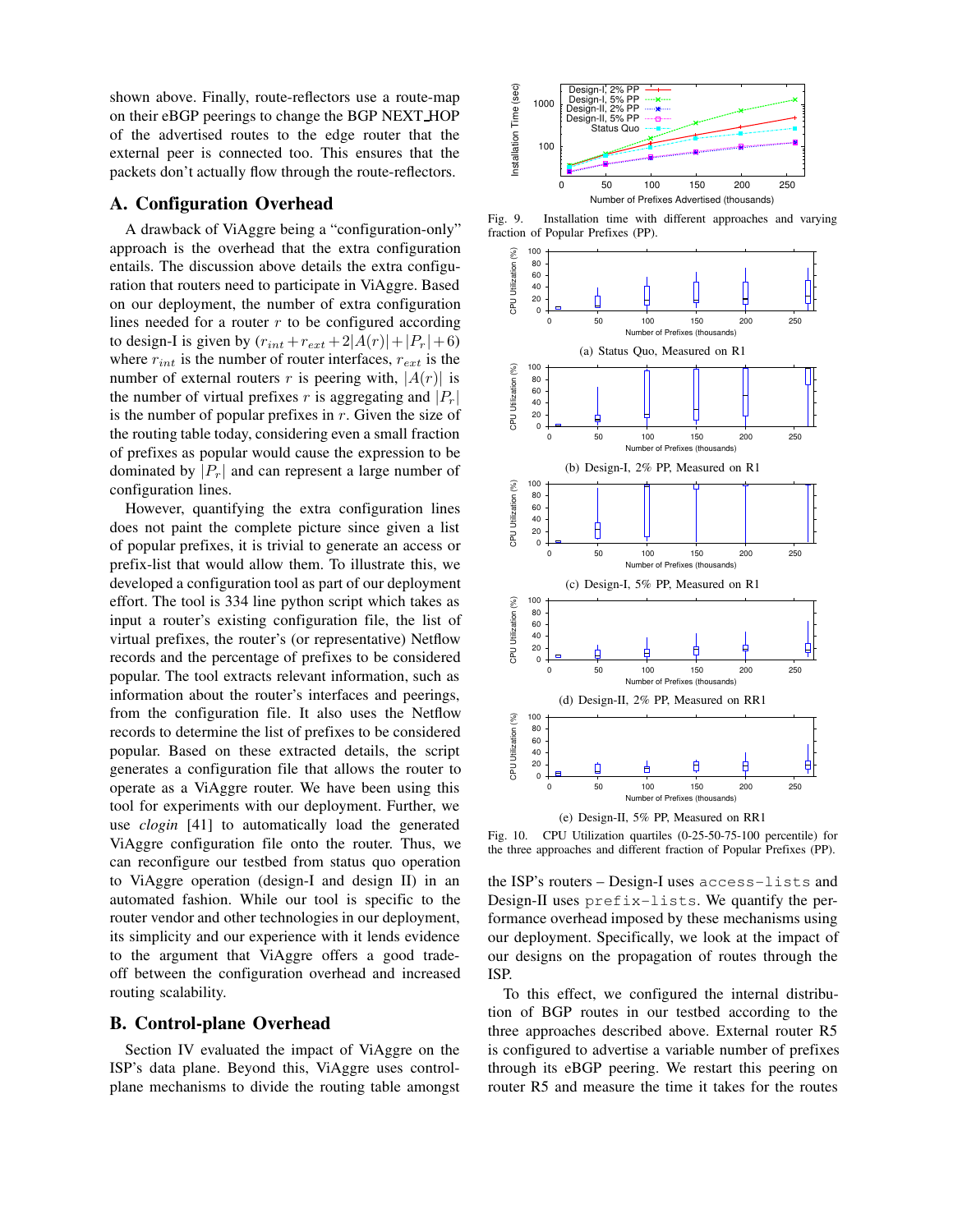to be installed into the FIB of the ISP's routers and then advertised onwards; hereon we refer to this as the *installation time*. During this time, we also measure the CPU utilization on the routers. We achieve this by using a clogin script to execute the "*show process cpu*" command on each router every 5 seconds. The command gives the average CPU utilization of individual processes on the router over the past 5 seconds and we extract the CPU utilization of the "BGP router" process.

We measured the installation time and the CPU utilization for the three approaches. For status quo and design-I, we focus on the measurements for router R1 while for design-II, we focus on the measurements for route-reflector RR1. We also varied the number of popular prefixes. Here we present results with 2% and 5% popular prefixes. Figures 9 and 10 plot the installation time and the quartiles for the CPU utilization respectively.

*Design-I Vs Status Quo*. Figure 9 shows that the installation time with design-I is much higher than that with status quo. For instance, with status quo, the complete routing table is transferred and installed on router R1 in 273 seconds while with design-I and 2% popular prefixes, it takes 487 seconds. Further, the design-I installation time increases significantly as the number of popular prefixes increases. Finally, figures 10(b) and 10(c) show that design-I leads to a very high CPU load during the transfer which increases as more prefixes are considered popular. This results from the fact that access-lists with a large number of rules are very inefficient and would obviously be unacceptable for an ISP deploying ViAggre. We are currently exploring ways to achieve FIB suppression without the use of access-list.

*Design-II Vs Status Quo*. Figure 9 shows that the time to transfer, install and propagate routes with design-II is lesser than status quo. For instance, design-II with 2% popular prefixes leads to an installation time of 124 seconds for the entire routing table as compared to 273 seconds for status quo. Further, the installation time does not change much as the fraction of popular prefixes increases. Figures 10(d) and 10(e) show that the CPU utilization is low with median utilization being less than 20%. Note that the utilization shown for design-II was measured on route-reflector RR1 which has fewer peerings than router R1 in status quo. This explains the fact that the utilization with design-II is less than status quo. While preliminary, this experiment suggests that design-II can also help with route convergence within the ISP.

### **C. Failover**

As detailed in section II-E, as long as alternate aggregation points exist, traffic in a ViAggre network is

automatically re-routed upon failure of the aggregation point being used. We measured this failover time using our testbed. In the interest of space, we very briefly summarise the experiment here. We generated UDP traffic between PCs connected to routers R5 and R6 (figure 8) and then crashed the router being used as the aggregation point for the traffic. We measured the time it takes for traffic to be re-routed over 10 runs with each design. In both cases, the maximum observed failover time was 200 usecs. This shows that our designs ensure fast failover between aggregation points.

### **VI. Discussion**

**Pros.** ViAggre can be *incrementally deployed* by an ISP since it does not require the cooperation of other ISPs and router vendors. The ISP does not need to change the structure of its PoPs or its topology. What's more, an ISP could experiment with ViAggre on a limited scale (a few virtual prefixes or a limited number of PoPs) to gain experience and comfort before expanding its deployment. None of the attributes in the BGP routes advertised by the ISP to its neighbors are changed due to the adoption of ViAggre. Also, the use of ViAggre by the ISP does not restrict its routing policies and route selection. Further, at least for design-II, control-plane processing is reduced. Finally, there is *incentive for deployment* since the ISP improves its own capability to deal with routing table growth.

**Management Overhead.** As detailed in section V-A, ViAggre requires extra configuration on the ISP's routers. Beyond this, the ISP needs to make a number of deployment decisions such as choosing the virtual prefixes to use, deciding where to keep aggregation points for each virtual prefix, and so on. Apart from such one-time or infrequent decisions, ViAggre may also influence very important aspects of the ISP's dayto-day operation such as maintenance, debugging, etc. All this leads to increased complexity and there is a cost associated with the extra management.

In section V-A we discussed a configuration tool that automates ViAggre configuration. It is difficult to speculate about actual costs and so we don't compare the increase in management costs against the cost of upgrading routers. While we hope that our tools will actually lead to cost savings for a ViAggre network, an ISP might just be inclined to adopt ViAggre because it breaks the dependency of various aspects of its operation on the size of the routing table. These aspects include its upgrade cycle, the per-byte forwarding cost, the per-byte forwarding power, etc.

**Popular Prefixes.** As mentioned earlier, ViAggre represents a trade-off between FIB shrinkage on one hand and increased router load and traffic stretch on the other. The fact that Internet traffic follows a power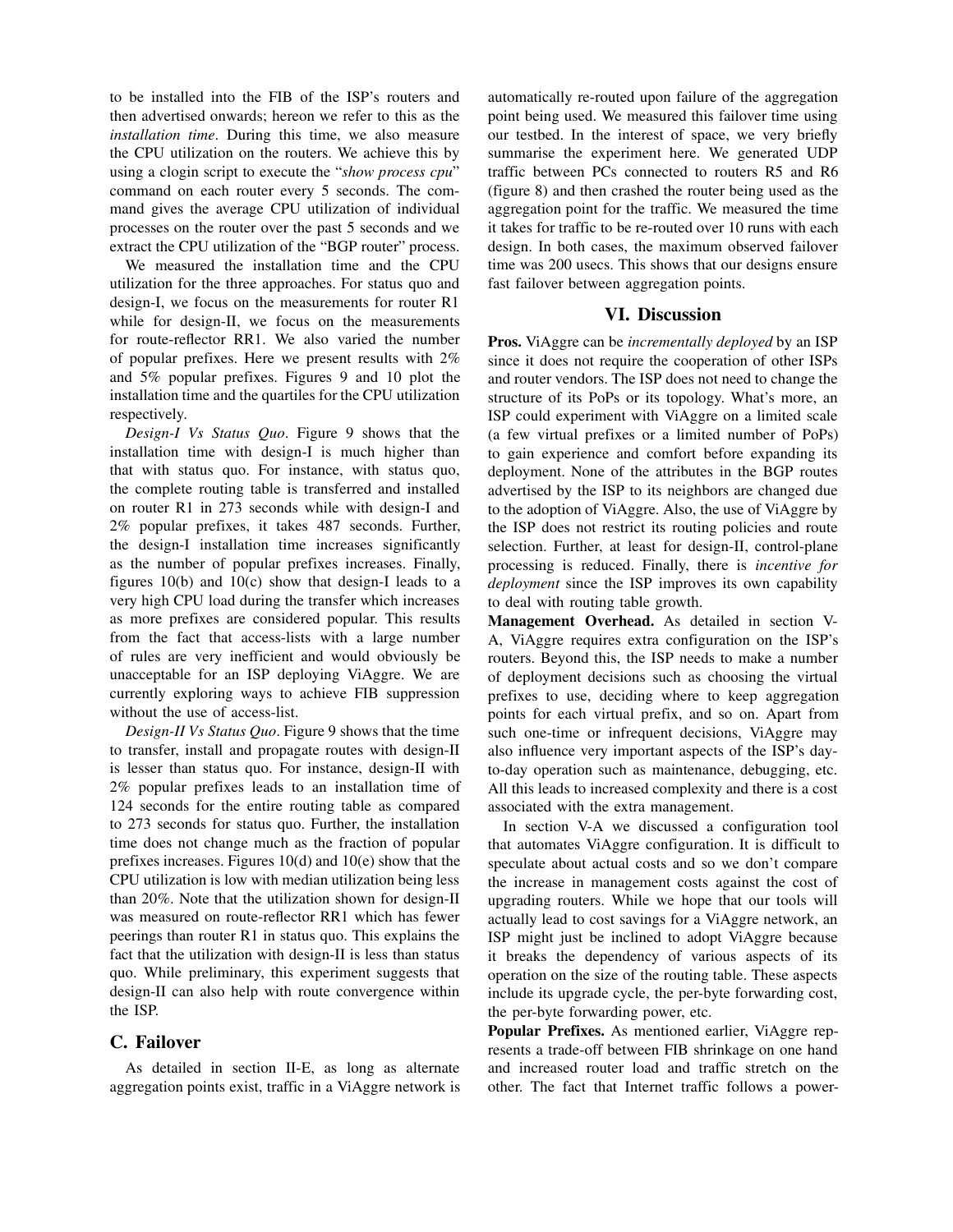law distribution makes this a very beneficial trade-off. This power-law observation has held up in measurement studies from 1999 [10] to 2008 (in this paper) and hence, Internet traffic has followed this distribution for at least the past nine years in spite of the rise in popularity of P2P and video streaming. We believe that, more likely than not, future Internet traffic will be power-law distributed and hence, ViAggre will represent a good trade-off for ISPs.

**Other design points.** The ViAggre proposal presented in this paper represents one point in the design space that we focussed on for the sake of concreteness. Alternative approaches based on the same idea include – *Adding routers.* We have presented a couple of techniques that ensure that only a subset of the routing table is loaded into the FIB. Given this, an ISP could install "slow-fat routers", low-end devices (or maybe even a stack of software routers [16]) in each PoP that are only responsible for routing traffic destined to unpopular prefixes. These devices forward a lowvolume of traffic, so it would be easier and cheaper to hold the entire routing table. The popular prefixes are loaded into existing routers. This approach can be seen as a variant of route caching and does away with a lot of deployment complexity. In fact, ViAggre may allow us to revisit route caching [24].

– *Router changes.* Routers can be changed to be ViAggre-aware and hence, make virtual prefixes firstclass network objects. This would do away with a lot of the configuration complexity that ViAggre entails, ensure that ISPs get vendor support and hence, make it more palatable for ISPs. We, in cooperation with a router vendor, are exploring this option [15].

– *Clean-slate ViAggre.* The basic concept of virtual networks can be applied in an inter-domain fashion. The idea here is to use cooperation amongst ISPs to induce a routing hierarchy that is more aggregatable and hence, can accrue benefits beyond shrinking the router FIB. This involves virtual networks for individual virtual prefixes spanning domains such that even the RIB on a router only contains the prefixes it is responsible for. This would reduce both the router FIB and RIB and in general, improve routing scalability. We intend to study the merits and demerits of such an approach in future work.

### **VII. Related Work**

A number of efforts have tried to directly tackle the routing scalability problem through clean-slate designs. One set of approaches try to reduce routing table size by dividing edge networks and ISPs into separate address spaces [7,11,29,32,40]. Our work resembles some aspects of CRIO [40] which uses virtual prefixes and tunneling to decouple network topology

from addressing. However, CRIO requires adoption by all provider networks and like [7,11,29,32], requires a new mapping service to determine tunnel endpoints. APT [22] presents such a mapping service. Alternatively, it is possible to encode location information into IP addresses [8,14,18] and hence, reduce routing table size. Finally, an interesting set of approaches that tradeoff stretch for routing table size are *Compact Routing* algorithms; see [26] for a survey of the area.

The use of tunnels has long been proposed as a routing scaling mechanism. VPN technologies such as BGP-MPLS VPNs [9] use tunnels to ensure that only PE routers need to keep the VPN routes. As a matter of fact, ISPs can and probably do use tunneling protocols such as MPLS and RSVP-TE to engineer a BGP-free core [35]. However, edge routers still need to keep the full FIB. With ViAggre, none of the routers on the datapath need to maintain the full FIB. Router vendors, if willing, can use a number of techniques to reduce the FIB size, including FIB compression [35] and route caching [35]. Forgetful routing [23] selectively discards alternative routes to reduce RIB size. [2] sketches the basic ViAggre idea. In recent work, Kim et. al. [25] use relaying, similar to ViAggre's use of aggregation points, to address the VPN routing scalability problem.

Over the years, several articles have documented the existing state of inter-domain routing and delineated requirements for the future [5,12,28]; see [12] for other routing related proposals. RCP [4] and 4D [17] argue for logical centralization of routing in ISPs to provide scalable internal route distribution and a simplified control plane respectively. We note that ViAggre fits well into these alternative routing models. As a matter of fact, the use of route-reflectors in design-II is similar in spirit to RCSs in [4] and DEs in [17].

#### **VIII. Summary**

This paper presents ViAggre, a technique that can be used by an ISP to substantially shrink the FIB on its routers and hence, extend the lifetime of its installed router base. The ISP may have to upgrade the routers for other reasons but at least it is not driven by DFZ growth over which it has no control. While it remains to be seen whether the use of automated tools to configure and manage large ViAggre deployments can offset the complexity concerns, we believe that the simplicity of the proposal and its possible short-term impact on routing scalability suggest that is an alternative worth considering.

#### **Acknowledgements**

This work was partially supported by NSF Grants 0338750 and 0626978 and a Cisco grant.